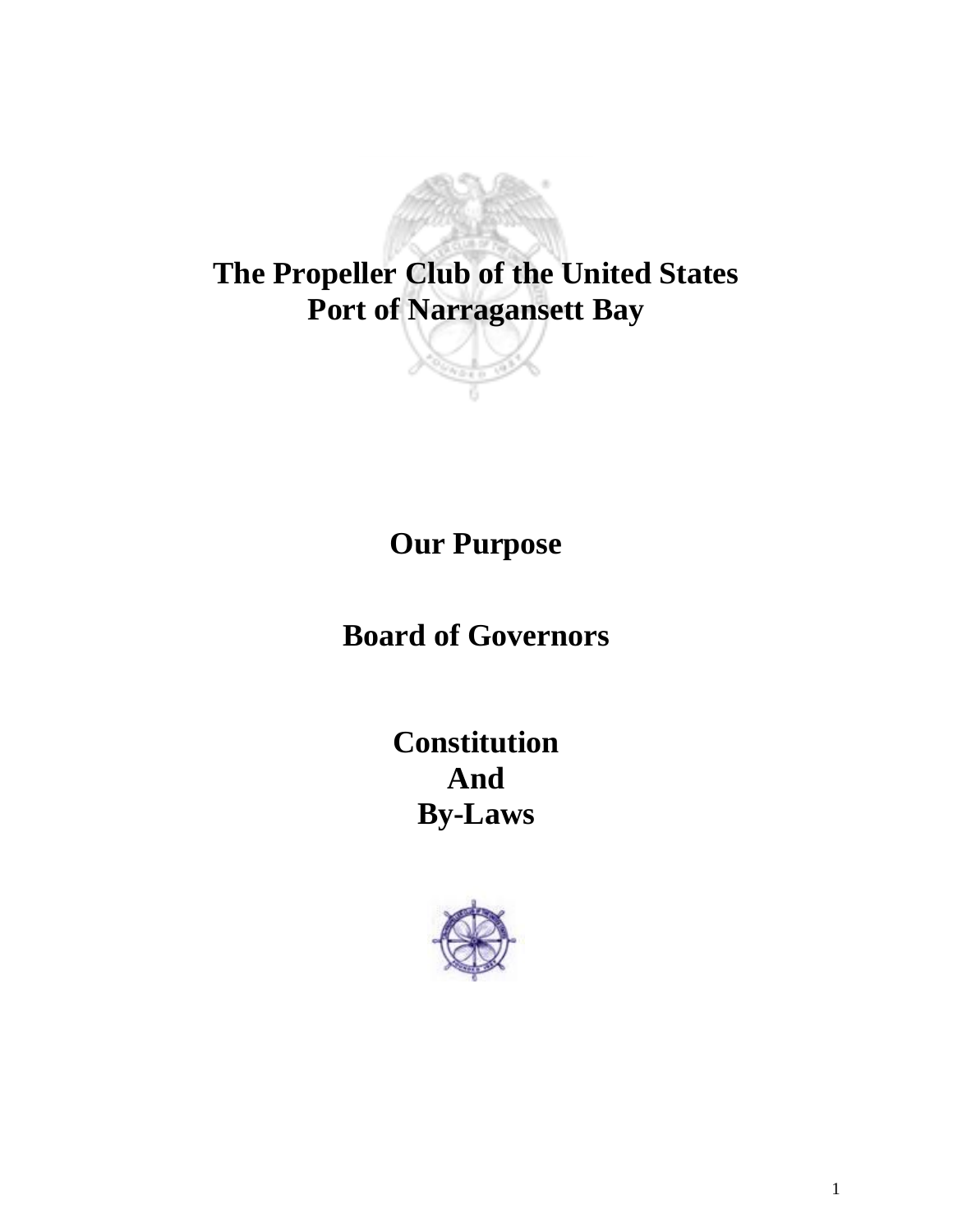# **OUR PURPOSE**

*To* promote, further and support an American Merchant Marine *To* aid the development of river, Great Lakes and harbor improvements

*T*o maintain a program of public relations, education and good will among exporters and importers and the public in general.

*T*o promote fraternal spirit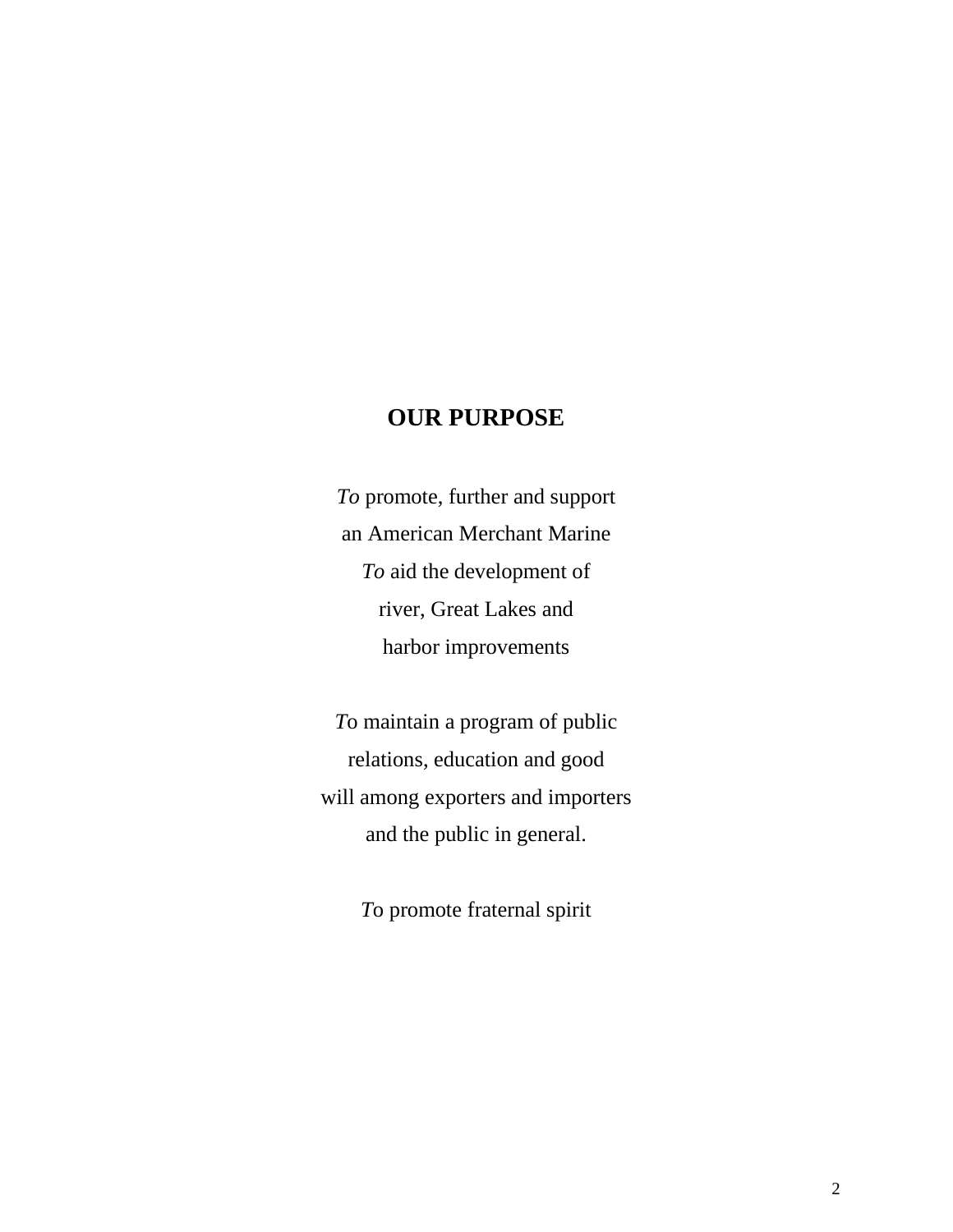# 2015-2016 Officers

President Jonathan D. Alvarez

1<sup>st</sup> Vice President Craig Ibbotson

2<sup>nd</sup> Vice President John O'Keeffe

**Secretary** Nicole Andrescavage

> **Treasurer** Bryan O'Connor

# 2015-2016 Governors

Capt. Paul Costabile Capt. E. Howard McVay Capt. John O'Connor Christina Hoefsmit Rod Smith Jacob Cabral Eric Smith

Immediate Past President

Rob Pearce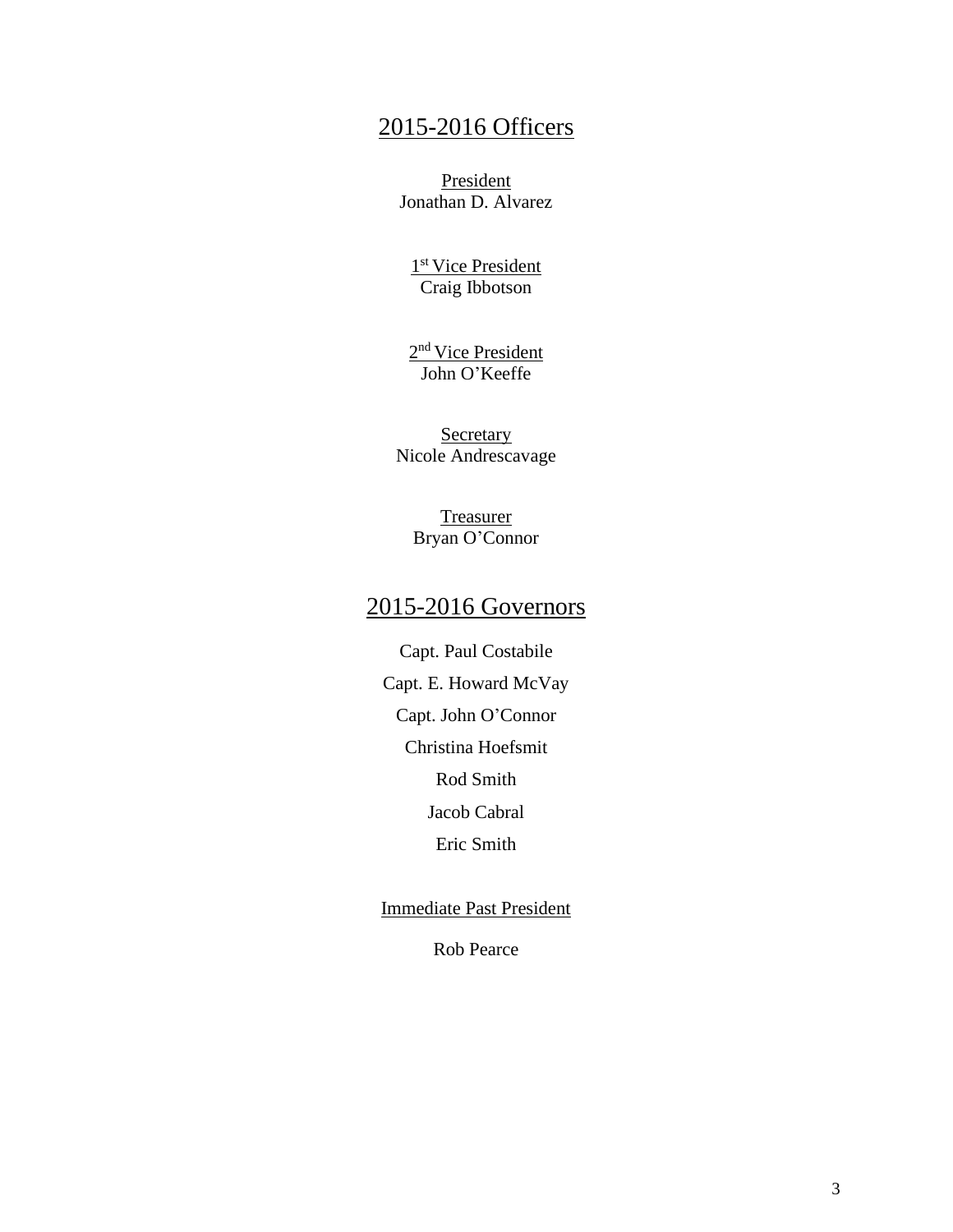

# **ARTICLE I: NAME AND GEOGRAPHIC AREA**

Section 1: Name

The name of this Organization shall be **"The Propeller Club of the United States, Port of Narragansett Bay"**. (Also referenced herein as the "Port").

Section 2: Geographic Area

The geographic area of this Organization shall encompass an area from Cape Cod, Massachusetts to the Rhode Island/Connecticut border.

#### **ARTICLE II: PURPOSE AND OBJECTIVES**

Section 1: Purpose

This Port is a not-for-profit organization, whose membership is representative of every aspect of the maritime industry. It is dedicated to the enhancement and well-being of all interests of the maritime community on a state, national, and international basis. It promotes private sector enterprises in ownership and operation of waterborne and intermodal transportation systems, including associated and support industries.

#### Section 2: Objectives

The objectives of the Port of Narragansett Bay are:

- (a) To promote, and support the merchant marine and allied industries in all countries in which Propeller Club Ports are located, especially within the geographic area enumerated in Article I, Section 2 of this Constitution;
- (b) To meet the requirements of national and international security and economic welfare;
- (c) To promote waterborne commerce and the marine industry in all its segments;
- (d) To promote worthy and economically justifiable lake, gulf, bay, river, inland waterway, coastal, and harbor improvements;
- (e) To develop policies to enhance mutually beneficial relationships between all member Ports: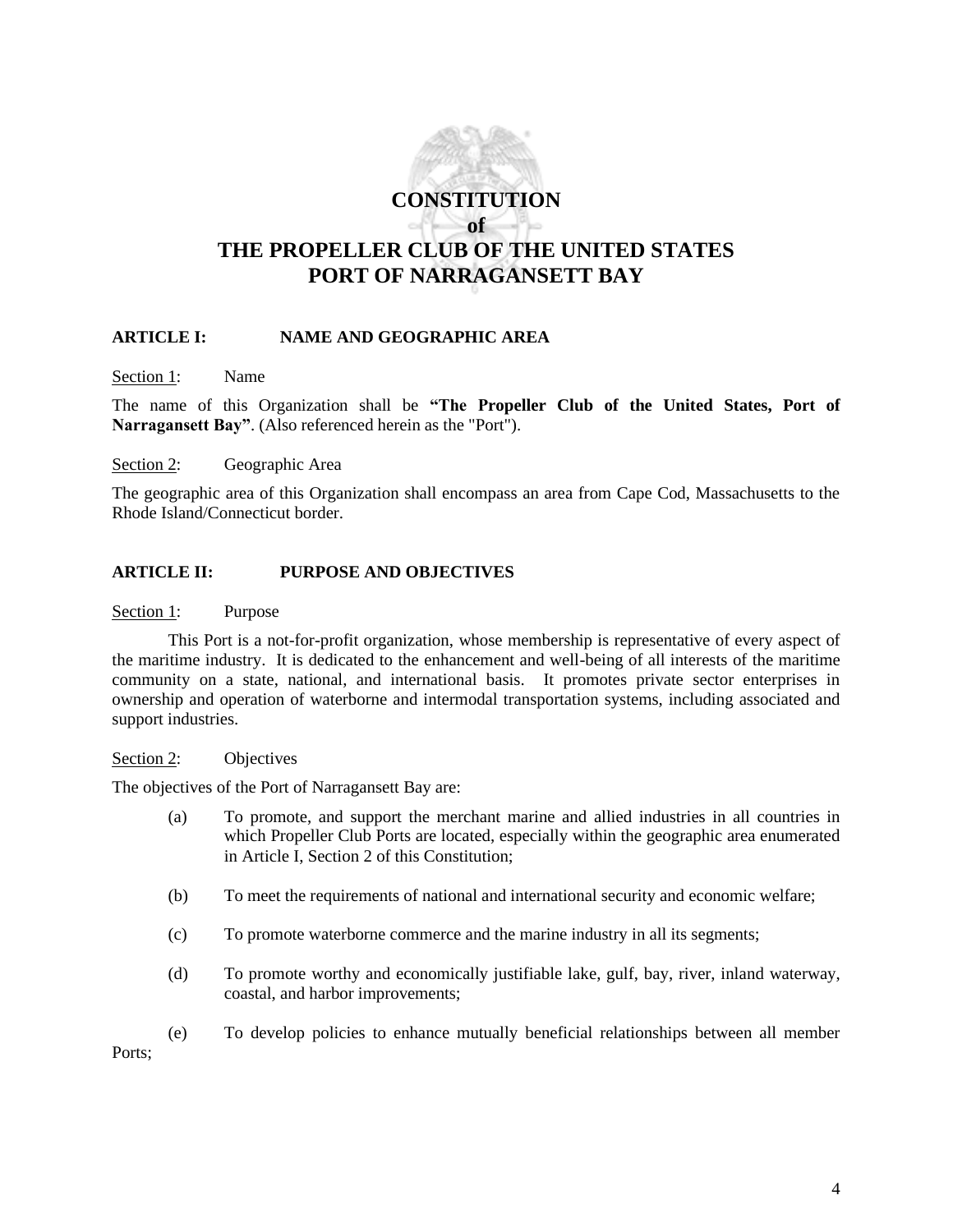- (f) To develop and maintain continuing programs of public relations and education of the public, industry, and governments, to promote the maritime industry;
- (g) To collaborate with other organizations whose members are dedicated to the promotion of the best interest of maritime shipping and allied industries;
- (h) To promote a spirit of friendship and common purpose among persons engaged or having an interest in the merchant marine and allied industries; and
- (i) To encourage the development of trade among states and countries.

# **ARTICLE III MEMBERSHIP**

Section 1: Membership Categories

The membership of the Port may be composed of four classifications: Regular, Student, Honorary, and Associate.

(a) Regular membership shall be composed of persons who have a bona fide and active interest in the promotion of the American Merchant Marine and the objectives of the Propeller Club of the United States and is eligible to cast one vote.

(b) Student membership shall be composed of persons who are duly registered students pursuing maritime-related studies in accredited U.S. colleges, universities or academies. Student members shall neither vote nor hold office.

(c) Honorary membership shall be composed of persons who have rendered exceptionally distinguished service to the American Merchant Marine, and shall be elected at the discretion of the Board of Governors. Honorary members shall be exempt from the payment of admission fees and dues, shall have no vote nor be eligible to hold an office in the Port, shall have no interest in the property of the Port, but shall be entitled to attend all meetings and enjoy all other privileges of the Port.

Associate membership shall be composed of retirees with no annual dues required and the privilege of attending meetings and taking part in all discussions at the meetings, but without the right to vote.

Section 2: Membership Duration

(a) Regular, Honorary and Associate membership shall be for life unless terminated as hereinafter provided.

(b) Student membership shall endure as long as a member is a registered student and as set forth in Article III, Section 1 (b) unless terminated as hereinafter provided.

## Section 3: Termination of Membership

(a) Any member failing to pay dues within ninety (90) days after the time prescribed in the By-Laws shall be notified in writing by the Secretary or Treasurer at the member's last know address, and if said dues are not paid on or before ten (10) days from the date of such notification, said membership may be terminated by the Board of Governors.

(b) The membership of any member may be terminated for good cause, which includes but is not limited to a finding that a member has not upheld the Constitution, By-Lays, policies, and/or spirit of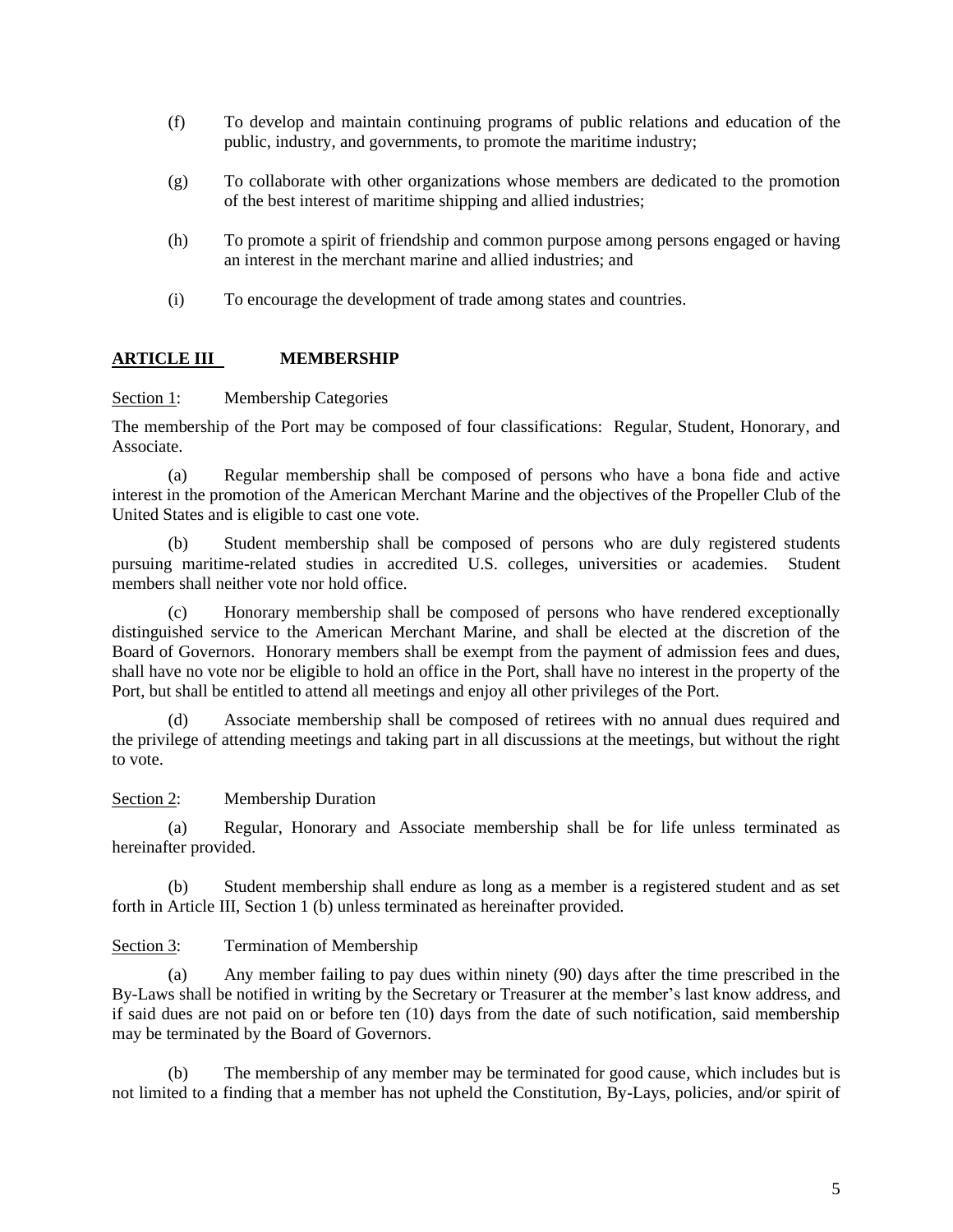this Port, by the Board of Governors by a two-thirds vote of the Board at a meeting called for that purpose, provided that said member shall have been given at least ten (10) days notice in writing of such pending action. Said member may be represented at the hearing before the Board of Governors by counsel. In case of such termination of membership, such former member may, within thirty (30) days of the date of the Board's action, submit a written notice of his intention to appeal to the Port. The Board shall thereupon set the date for such hearing which shall be at the regular meeting of the Port, held within sixty (60) days after the receipt of such written notice of appeal. At such hearing, only members in good standing of the Port shall be present excepting that the appellant may be represented by counsel.

(c) The resignation of any member from this Port shall be in writing, addressed to the President of Secretary, and shall be submitted to the Board of Governors for appropriate action.

# **ARTICLE IV ADMISSION FEES AND DUES**

Each Regular or Student member of this Port shall pay as an admission fee and as usual dues such sums as may be prescribed by the By-Laws.

# **ARTICLE V OFFICERS AND GOVERNORS**

Section 1: The governing body of this Port shall be a Board of Governors to be constituted as the By-Laws of the Port may prescribe.

Section 2: The Board of Governors shall have general control over all officers and committees and may, for good cause, declare any office vacant or discharge any committee. It shall constitute a Board of appeal from the rulings of all officers and actions of all committees. Appeal may be taken from any decision of the Board of Governors to the total membership and on such appear, the decision appealed from shall be reversed only by a two-thirds vote of the members in good standing, notice of such appeal having been given by the Secretary to all members in good standing at least five (5) days in advance of such meeting.

Section 3: The officers of this Port shall be a President, one or more Vice-Presidents, the number of who shall be prescribed by the By-Laws, a Secretary and Treasurer, all of whom during their tenure of office shall be ex-officio members of the Board of Governors with voting privileges. Only one (1) elected officer from any one firm or organization can serve during one term, except in the positions of Secretary and Treasurer.

Section 4: Those officers shall be elected in the manner prescribed in the By-Laws of the Port and shall hold office for a term in accordance with the By-Laws.

# **ARTICLE VI MEETINGS**

Section 1: This Port shall meet as provided in the By-Laws.

Section 2: The annual meeting of the Port shall be held as provided in the By-Laws.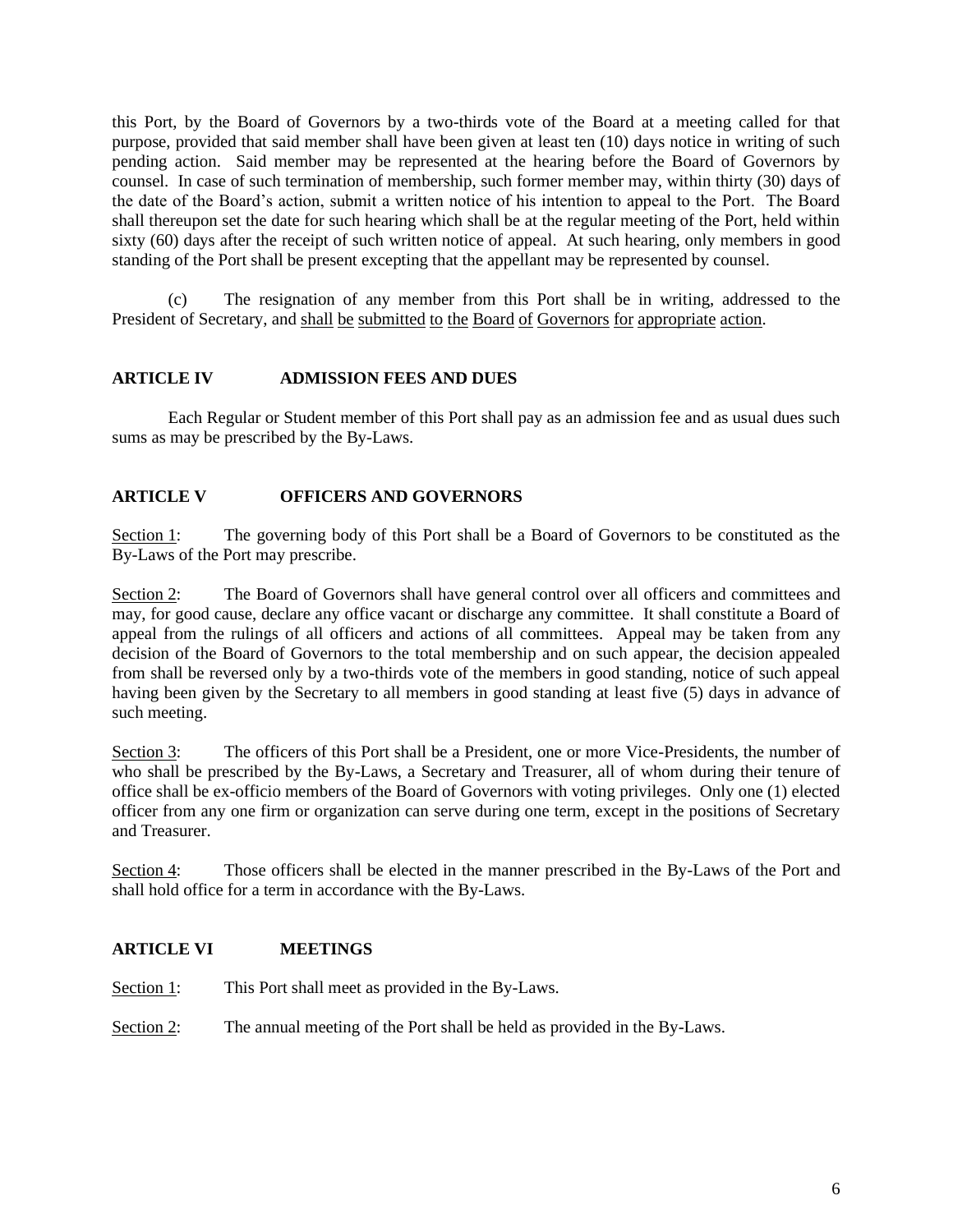## **ARTICLE VII FISCAL YEAR**

The fiscal year of the Port is from July  $1<sup>st</sup>$  to June  $30<sup>th</sup>$ .

# **ARTICLE VIII AMENDMENTS**

This Constitution may be amended upon recommendation of the Board of Governors at any regular meeting where a quorum is present, and shall pass by a two-thirds vote of all members present eligible to vote, provided that notice of such proposed amendment shall have been sent to each member eligible to vote at least ten (10) days before such meeting and provided further that any amendment shall be made in accordance with the provisions of Article II, Section 5 of the By-Laws of the Propeller Club of The United States.

~~~~~~~~~~~~~~~~~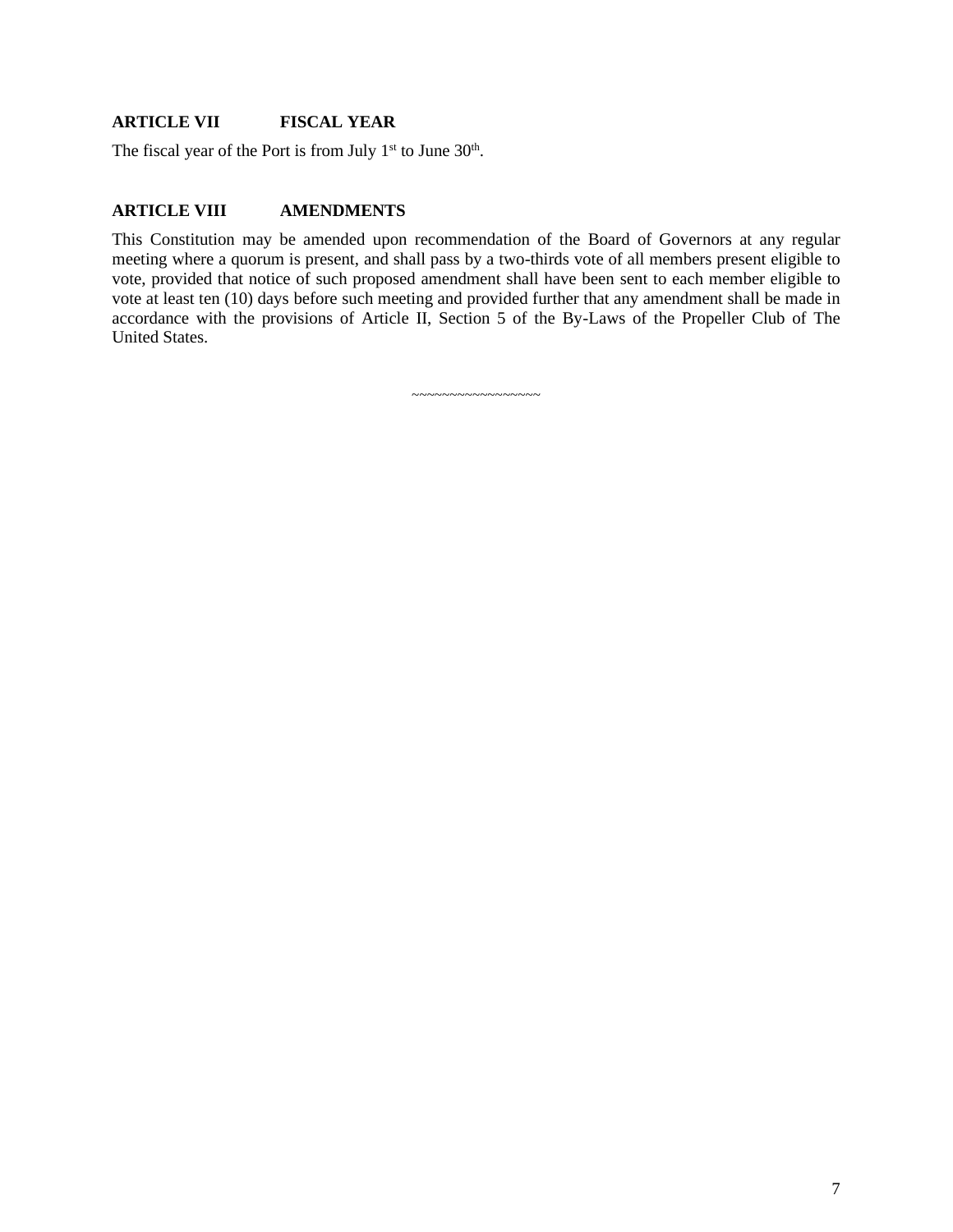# **BY-LAWS of THE PROPELLER CLUB OF THE UNITED STATES PORT OF NARRAGANSETT BAY**

# **ARTICLE I BOARD OF GOVERNORS AND COMMITTEES**

Section 1: The Property and Affairs of the Port shall be managed by a **Board of Governors** which shall consist of:

(a) Seven Governors elected at each annual meeting to serve one year from the date of their election, or until their successors are elected, except n the case of a Governor elected to fill an unexpired term. A member may be re-elected to a second term of one year, but may not serve more than two successive terms provided that any time in which said member serves as an officer or Immediate Past President shall not count as falling within the two successive one-year terms.

(b) The Officers as set forth in Article V, Section 3 of the Constitution, elected at the annual meeting, to serve during their respective terms of office, which shall be a two-year period.

(c) The Immediate Past President of the Port to serve until he is succeeded by the next retiring President of the Port.

Section 2: All Governors and Officers must, during their entire term of office, be regular members in good standing.

Section 3: **Vacancies**. In the event of a vacancy in any office, or the Board of Governors, the Board shall appoint a successor to serve for the balance of the administrative year.

Section 4: The Board of Governors shall hold not less than six (6) meetings in each fiscal year.

Section 5: **Committees**. The President shall appoint three standing committees each to consist of not less than three members, at least one of whom, where practicable, shall have served on the same committee during the preceding year.

- (a) Nominating
- (b) Program
- (c) Public Affairs

The President may, from time to time, appoint such special committees as are necessary in his judgment or in the judgment of the Board of Governors.

(a) The **Nominating Committee** shall, subject to the direction and control of the Board of Governors, submit nominees in accordance with the provisions of Article II of the By-Laws.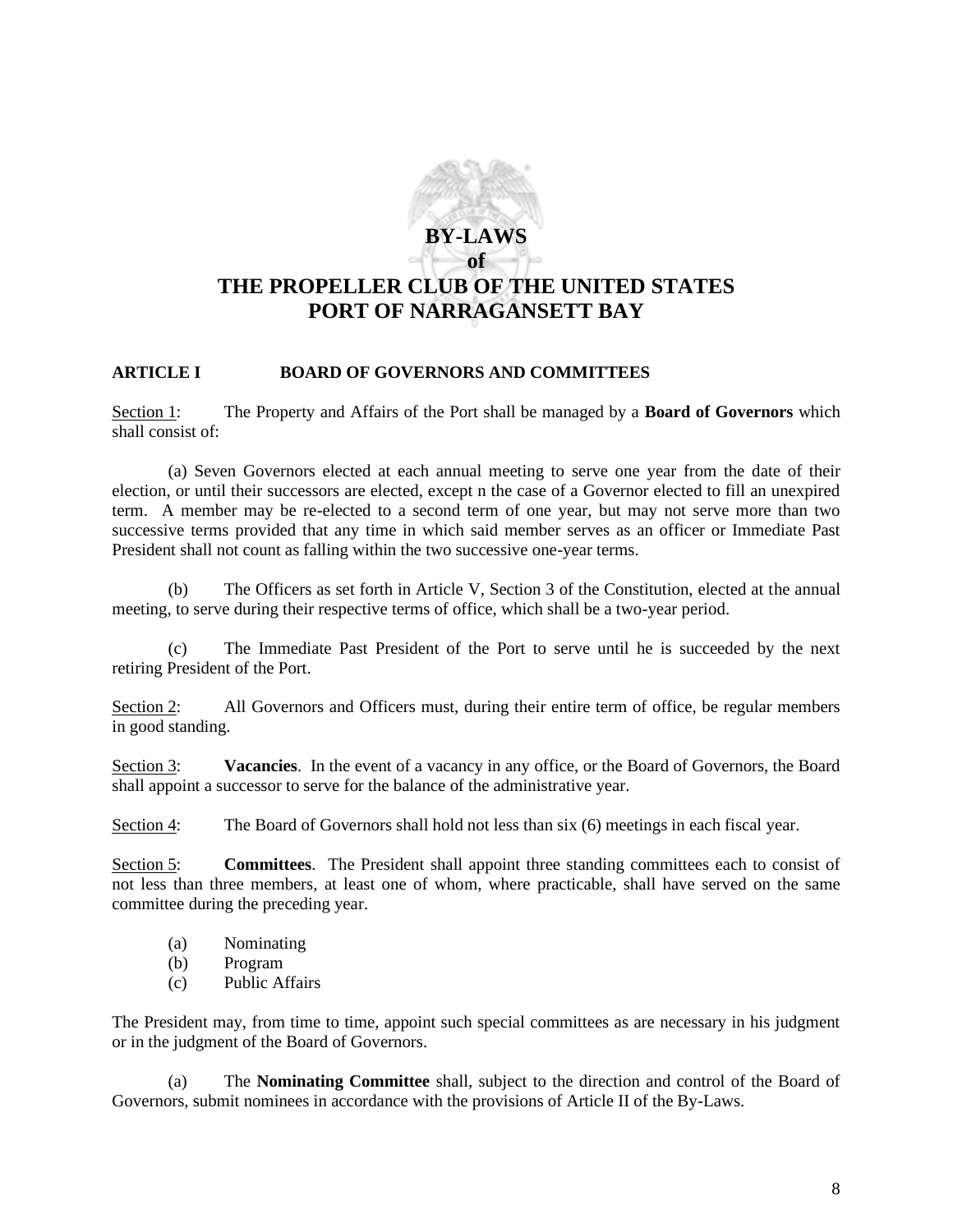(b) The **Program Committee** shall, subject to the direction and control of the Board of Governors, prepare and arrange for programs for the regular and special meetings of the Port. They shall prepare and arrange such social functions as may be directed by the Board of Governors. This Committee shall see to it that flowers are sent to the funeral of any active member of the Club.

(c) The **Public Affairs Committee** shall, subject to the direction and control of the Board of Governors, endeavor to find better means whereby the image of the American Merchant Marine can be improved and the voice of the Propeller Club be more effective. This Committee shall supervise the content and dissemination of educational materials and maintain the best possible relationship with Congress, Government and the Press for the maximum utilization of ideas and correlation of activities.

## **ARTICLE II NOMINATIONS**

Nominations for President, First Vice-President, Second Vice-President, Secretary, Treasurer and for members of the Board of Governors to replace the outgoing class, and to fill vacancies in the Board of Governors which have arisen during the year, shall be made by a Nominating Committee appointed by the President and shall be filed with the Secretary not less that thirty (30) days prior to the March meeting, and the members shall be notified of such nominations with the notice of the March meeting; or nominations may be made independently by any five members of the Port, who shall file with the Secretary the names of such nominees over the signatures of the proposers, not less than fifteen (15) days prior to the March meeting and such nominations must be mailed to each member of the Port at least seven (7) days prior to such March meeting. No nominations shall be accepted other than those proposed in either one of these two ways.

# **ARTICLE III DUTIES OF OFFICERS**

Section 1: **President**. It shall be the duty of the President to preside at all meetings of the Board of Governors and of the Port, to perform his duties as a member of the National Board of Governors of the Propeller Club of the United States, and to perform such other duties as ordinarily pertain to his office.

Section 2: **First Vice-President**. It shall be the duty of the First Vice-President to preside at meetings of the Board of Governors and of the Port, in the absence of the President and to perform such other duties as ordinarily pertain to his office.

Section 3: **Second Vice-President**. It shall be the duty of the Second Vice-President to preside at meetings of the Board of Governors and of the Port, in the absence of the President and the First Vice-President and to perform such other duties as ordinarily pertain to his office.

Section 4: **Secretary.** It shall be the duty of the Secretary to keep the records of membership, send out notices of meetings of the Port together with a summary of the minutes of the previous meeting and of the Board of Governors of the Port and committees, record and preserve the minutes of such meetings, make the required report to the Propeller Club of the United States, and perform such other duties as usually pertain to his office.

Section 5: **Treasurer**. It shall be the duty of the Treasurer to have custody of all funds, accounting for the same to the Port at its annual meeting and at any other time upon demand of the Board of Governors and to perform such other duties as pertain to his office.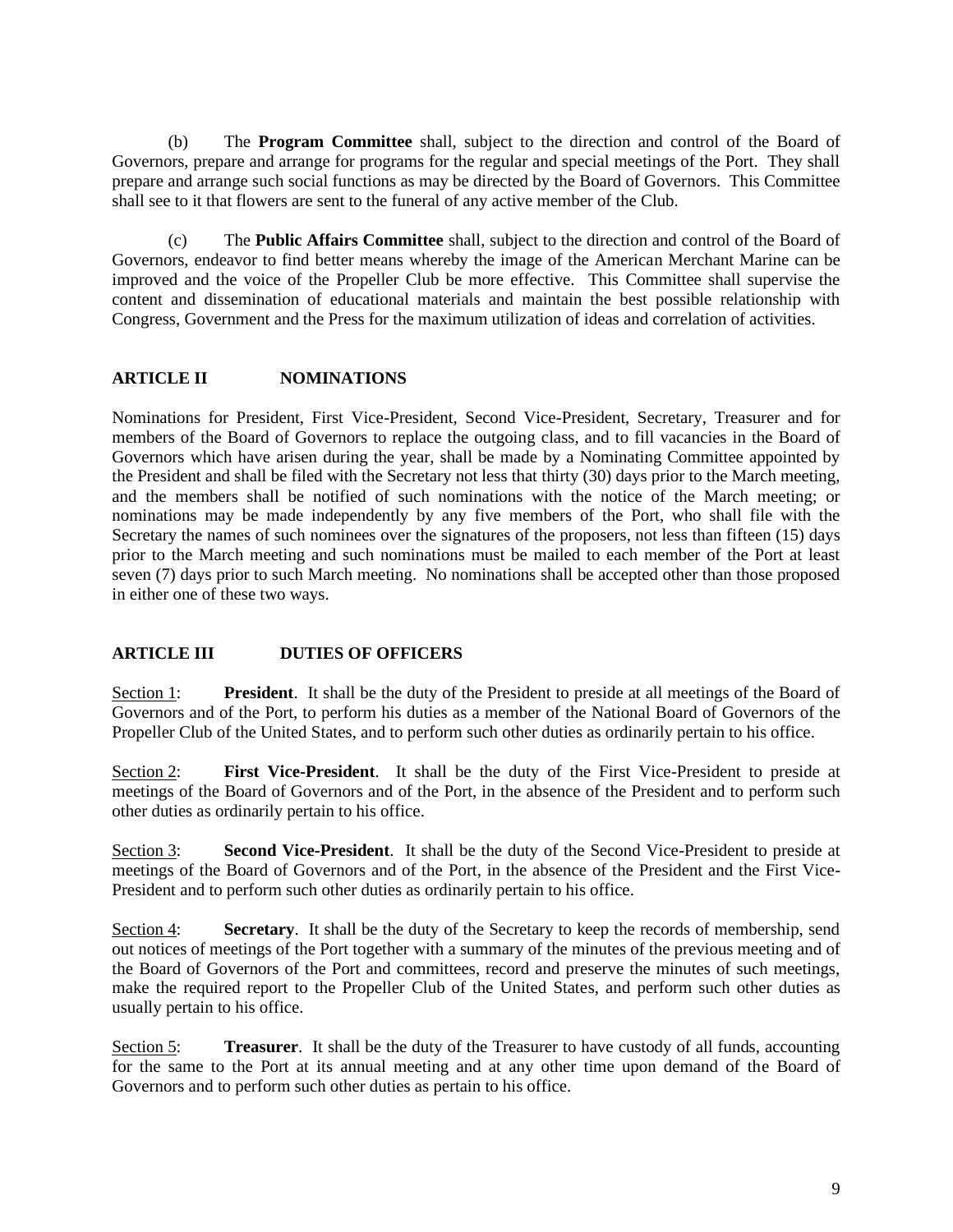## **ARTICLE IV MEETINGS AND ELECTIONS**

Section 1: The Annual Meeting of the Port shall be held in June of each year, at which time the annual election of governors and officers shall be held.

Section 2: Twenty percent (20%) of the membership in good standing shall constitute a quorum for all meetings of the Port.

Section 3: Special meetings of the Port may be called by the President or the Board of Governors when deemed necessary and shall be called by the President when ten regular members in good standing so petition.

Section 4: Regular meetings of the Port shall be held at such date as the Board of Governors or the President shall determine.

Section 5: Meetings of the Board of Governors may be called by the President whenever deemed necessary, or upon request of three members of the Board, due notice having been given.

Section 6: A majority of the Board members shall constitute a quorum of the Board of Governors.

## **ARTICLE V FEES AND DUES**

Section 1: The membership dues shall be payable annually on the first day of October and shall be as follows:

(a) \$50.00 for Regular members, provided however, that no annual dues shall be assessed with regard to a member who has been a regular member in good standing for at least ten years continually, who has served at least six years as an officer or governor of this Port, and who has retired from his position in industry. A \$10.00 application fee will accompany new member dues.

(b) \$5.00 a year for a student membership.

#### **ARTICLE VI FINANCES**

Section 1: The Treasurer shall deposit all funds of the Port in a federally insured institution to be named by the Board of Governors.

Section 2: No obligation shall be incurred except upon prior authorization of the Board of Governors. All bills shall be paid only by checks signed by the Treasurer upon approval of the Board. An audit by a qualified person or persons shall be made each year of all the Port's financial transactions and shall be submitted to the Board at its next succeeding meeting for its information and approval.

Section 3: Officers having charge or control of funds shall give bonds as may be required by the Board of Governors for the safe custody of the funds of the Port, cost of the bond to be borne by the Port.